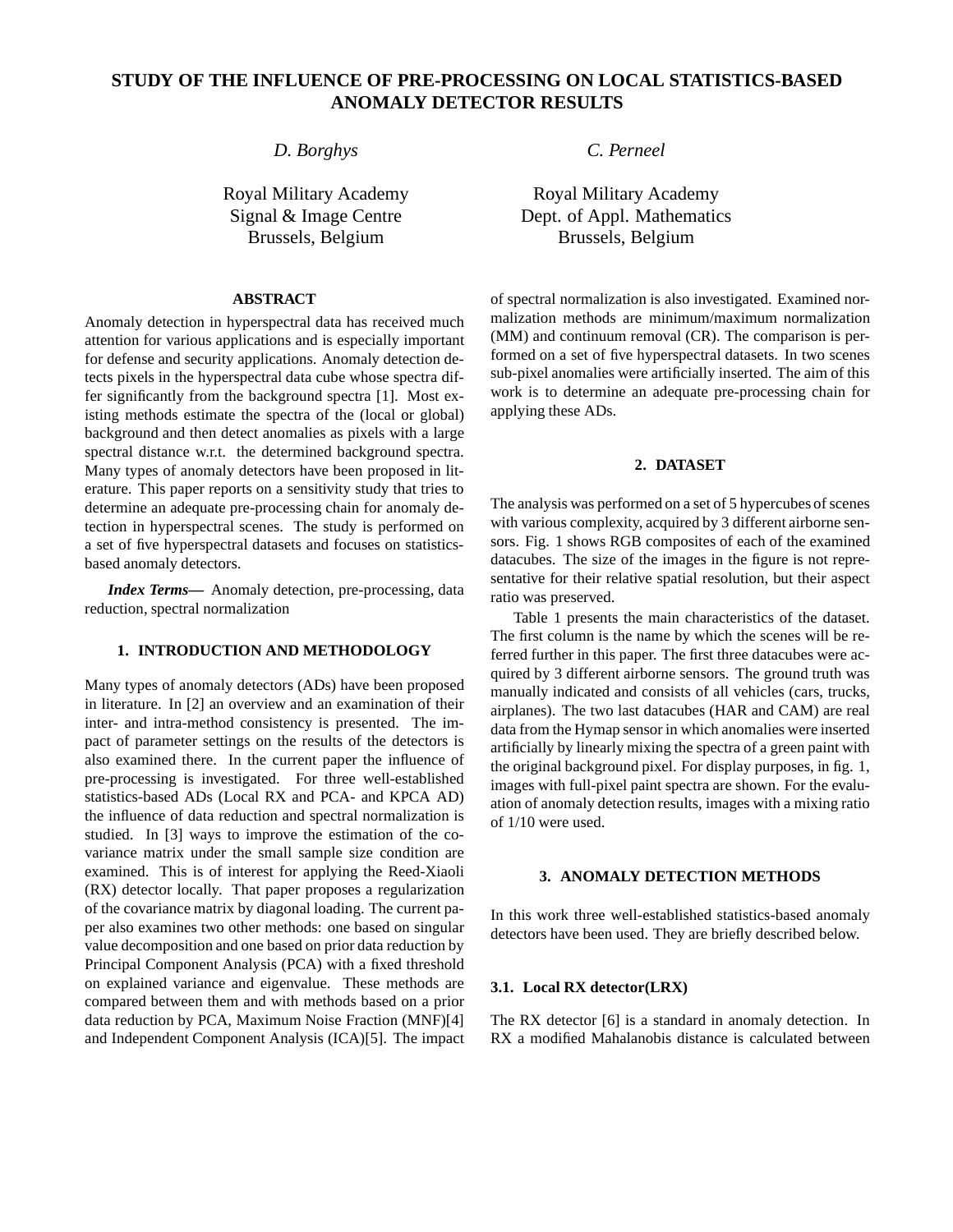

**Fig. 1**. RGB composite of the original datacubes. From left to right: PAV, BJO, OBP, HAR, CAM

| Name       | <b>Site</b>          | Sensor        | #     | Waveband      | Spat. Res. | Scene                            |
|------------|----------------------|---------------|-------|---------------|------------|----------------------------------|
|            |                      | name          | bands | $(\mu m)$     | (m)        | Description                      |
| PAV        | Pavia (It)           | Rosis         | 102   | 0.430-0.834   | 1.3        | City                             |
| <b>BJO</b> | Bjoerkelangen (No)   | <b>HySpex</b> | 80    | 0.410-0.984   | 0.2(0.8)   | Rural village                    |
| <b>OBP</b> | Oberpfaffenhofen(Ge) | Hymap         | 126   | $0.44 - 2.45$ | 4          | Airfield with aerospace industry |
| <b>HAR</b> | Hartheim (Ge)        | Hymap         | 126   | $0.44 - 2.45$ | 4          | Agricultural area                |
| <b>CAM</b> | Camargue (Fr)        | Hymap         | 126   | $0.44 - 2.45$ | 4          | Agricultural area                |

**Table 1**. Overview of the dataset

the current pixel and the background:

$$
D_{RX} = R_M^t \left( \frac{N C_B}{N+1} + \frac{R_M R_M^t}{N+1} \right)^{-1} R_M = R_M^t C_{B'}^{-1} R_M.
$$

 $C_B$  and  $\mu_B$  are respectively the spectral covariance matrix and the spectral mean of the background pixels,  $N$  is the number of background pixels and r and  $R_M = (r - \mu_B)$  with r the spectrum of the current pixel. If N is very large, the second term can be neglected. In local RX (LRX) the background statistics are determined from the local neighborhood of the current pixel, defined by an outer window (OWS) and separated from the current pixel by a guard window (GWS).

# **3.2. PCA-AD and KPCA-AD**

In the PCA-based detector [7] the same dual-window idea is used as with RX. The anomaly detection value is the projection separation value between OWS and the current pixel. The projection vectors are formed by the first principal component vectors calculated in the outer window (with a cut-off percentage of 99%). The kernelized version of this method was also examined [7, 8] (KPCA-AD). In the current paper a Gaussian radial basis function is used as kernel function and an adequate value for the standard deviation of the Gaussian  $\sigma_q$  is determined in each pixel as a function of the estimated standard deviation of the spectral values in the outer window  $\sigma_{OW}$ . It was empirically determined as  $\sigma_g = 100 \sigma_{OW}$ .

# **4. RESULTS AND DISCUSSION**

The comparison of the different methods is based on the area under the RoC curve (AUC).

### **4.1. Results for LRX**

The local RX requires the estimation of the covariance matrix in a small rectangle around the current pixel. For a reliable estimate of the  $C_{B'}$  a number of samples of about ten times the number of bands would be desirable. However, the size of the local windows that are typically used is much too small. This leads to an ill-conditioned and unstable inverse [3]. Several ways to overcome this problem are suggested in literature. In this paper three regularization methods are examined:

- Prior PCA (**PPCA**): A PCA-based channel reduction at fixed threshold is applied prior to RX detection. In this paper the channels are cut at 99.99% of the total variance or 0.01 % of the maximal eigenvalue.
- Diagonal Loading(**DL**): a scaled identity matrix is added to  $C_{B'}$  before inversion [9]. The scale factor is the median of the eigenvalues of the covariance matrix calculated on the complete image [3].
- Singular Value Decomposition (**SVD**): here the inverse is replaced by a pseudo-inverse, using SVD. In the pseudo-inverse the eigenvalues below a certain threshold are set to zero. In this paper the eigenvalues are cut at 99.9 % of the trace.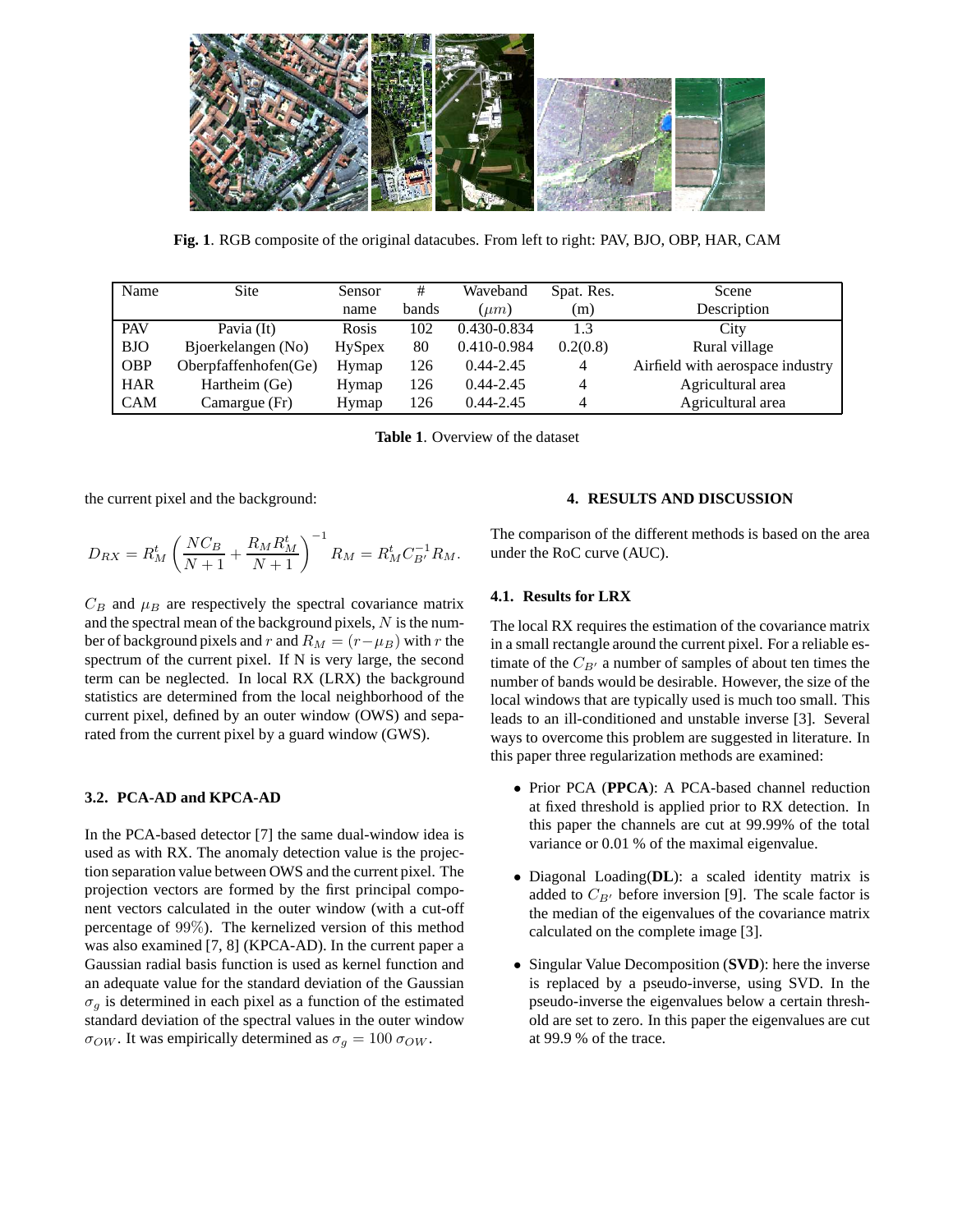| Site       | Spec.     | <b>LRX</b> results  |            |             |                              |                          |                     |                          |                                 |                |  |
|------------|-----------|---------------------|------------|-------------|------------------------------|--------------------------|---------------------|--------------------------|---------------------------------|----------------|--|
|            | Norm.     | Regularization type |            |             | Results after data reduction |                          |                     |                          |                                 |                |  |
|            |           | DL                  | <b>SVD</b> | <b>PPCA</b> | <b>PCA</b>                   |                          | <b>MNF</b>          |                          | <b>ICA</b>                      |                |  |
|            |           |                     |            |             | <b>AUC/BestAUC</b>           | $\%$                     | AUC/BestAUC         | $\%$                     | AUC/BestAUC                     | $\%$           |  |
| <b>PAV</b> | None      | 0.76                | 0.64       | 0.72        | 0.74(16)                     | $\overline{\phantom{a}}$ | 0.74(14)            | $\blacksquare$           | 0.74(14)/0.74(3,10)             | 1              |  |
|            | <b>MM</b> | 0.69                | 0.76       | 0.52        | 0.71(4)/0.72(3,6)            | 1                        | 0.75(8)/0.75(2,7)   | $\Omega$                 | $0.57(2)$ /-                    |                |  |
|            | <b>CR</b> | 0.58                | 0.48       | 0.52        | $0.64(2)$ /-                 | $\blacksquare$           | 0.71(8)/0.71(2,5)   |                          | $0.68(6)/-$                     |                |  |
| <b>BJO</b> | None      | 0.59                | 0.76       | 0.59        | 0.55(10)/0.56(3,10)          |                          | 0.60(10)/0.64(3,4)  | 6                        | $\overline{0.56(4)/0.61(2,3)}$  | 8              |  |
|            | MM        | 0.70                | 0.54       | 0.52        | 0.61(10)/0.62(3,10)          | 2                        | 0.72(4)/0.73(2,7)   | $\mathbf{1}$             | $0.73(6)/-$                     |                |  |
|            | <b>CR</b> | 0.74                | 0.60       | 0.57        | 0.71(8)/0.72(2,11)           | 2                        | 0.63(2)/0.72(3,10)  | 12                       | 0.72(4)/0.73(2,7)               | 1              |  |
| <b>OBP</b> | None      | 0.85                | 0.62       | 0.66        | $0.65(2)$ /-                 | $\overline{\phantom{a}}$ | 0.77(12)/0.77(2,11) | 0                        | $\overline{0.76(4)/0.77(2,17)}$ | $\mathbf{1}$   |  |
|            | MM        | 0.84                | 0.76       | 0.69        | 0.63(2)/0.65(2,3)            | 3                        | $0.63(2)$ /-        | $\overline{a}$           | $0.71(2)$ /-                    |                |  |
|            | CR.       | 0.62                | 0.54       | 0.60        | $0.60(2)$ /-                 | $\overline{\phantom{a}}$ | $0.69(6)$ .         | $\overline{\phantom{a}}$ | $0.70(2)$ /-                    |                |  |
| <b>HAR</b> | None      | 1.00                | 0.47       | 1.00        | $1.00(18)$ /-                | $\blacksquare$           | 0.66(16)            | ٠                        | $0.87(2)$ /-                    |                |  |
|            | MM        | 1.00                | 0.49       | 0.56        | $1.00(18)$ /-                | $\overline{\phantom{a}}$ | $0.93(10)$ /-       | $\overline{\phantom{a}}$ | 0.70(10)/0.72(3,2)              | 3              |  |
|            | <b>CR</b> | 1.00                | 0.49       | 0.61        | $1.00(18)$ /-                | $\overline{\phantom{a}}$ | $0.92(14)$ /-       | $\blacksquare$           | $0.96(10)$ .                    |                |  |
| <b>CAM</b> | None      | 1.00                | 0.52       | 0.55        | $1.00(18)$ /-                | $\overline{\phantom{a}}$ | 0.66(16)            | $\overline{\phantom{a}}$ | 0.67(18)                        |                |  |
|            | MM        | 1.00                | 0.55       | 0.72        | $1.00(18)$ /-                | $\overline{\phantom{m}}$ | $0.68(14)$ /-       | $\blacksquare$           | 0.70(12)/0.71(2,11)             | $\overline{2}$ |  |
|            | <b>CR</b> | 1.00                | 0.52       | 0.57        | $1.00(18)$ /-                | $\blacksquare$           | 0.91(16)            | $\blacksquare$           | $0.98(14)$ /-                   |                |  |

**Table 2**. Overview of LRX results for the different scenes and pre-processing methods.

Columns 3 to 5 of table 2 show the results of these three pre-processing method for LRX, for the 5 scenes and the three spectral normalization methods: None, Min-Max (MM) and Continuum Removal (CR). Presented results show a large difference between the LRX results for the three different preprocessing methods. DL gives the best results in most cases. In only one scene SVD gives better results (BJO). For verifying whether prior data reduction improves results, three different data reduction methods were applied. The number of bands, kept after data reduction, was varied between 2 and 20. The first number in columns 6,8 and 10 presents the highest obtained AUC and the number between brackets is the corresponding number of selected bands. We also examined whether it is better to discard the first or second band after data reduction. If this gives better results, the result is given after the slash and between bracket is the starting band and the number of bands. Columns 7,9 and 11 give the percentage of gain in AUC when the starting band is changed from 1 to 2 or 3. For the LRX results after data reduction, in most cases the best results are obtained starting from the first band and the percentage gained when starting from band 2 or 3 is mostly quite small. More important is the fact that none of the data reduction based methods for LRX give better results than the DL The only exception is BJO where the best results are obtained after the SVM-based regularization. In all cases the best results were obtained without applying any spectral normalization. No consistent link could be found between the best number of bands and the explained variance. This may be intrinsic to the problem of anomaly detection because the properties of anomalies are not related to the scene's global statistics.

# **4.2. Results for PCA-AD and KPCA-AD**

Table 3 shows the results obtained for the PCA-AD and KPCA-AD. Column three is the result obtained without any data reduction, the other columns are analogous to the last columns in table 2 and present the results after data reduction. Results for HAR and CAM are not shown due to paper length limitations, but the conclusions are similar as for the three other scenes. Contrary to the LRX case, for PCA-AD and KPCA-AD the best results are obtained after MinMax normalization except for the PCA-AD in the BJO scene. For the results after PCA and MNF data reduction, it is preferable for both detectors to discard the first one or two bands. For ICA this is less important. The data reduction method that gives the best results depends on the scene.

### **5. CONCLUSIONS**

The influence of data reduction and spectral normalization on the results of three local statistics-based anomaly detectors was examined.

For local RX the method various covariance matrix regularization methods were also examined. The best results for LRX are obtained using regularization by diagonal loading and without any data reduction or spectral normalization. Only in one dataset the SVD-based pseudo-inverse gives better results; also without prior data reduction or normalization.

For the PCA- and KPCA-based detector the best results are mainly obtained after MinMax normalization. For PCA and MNF data reduction the first couple of bands should be discarded when applying these two detectors. The data re-